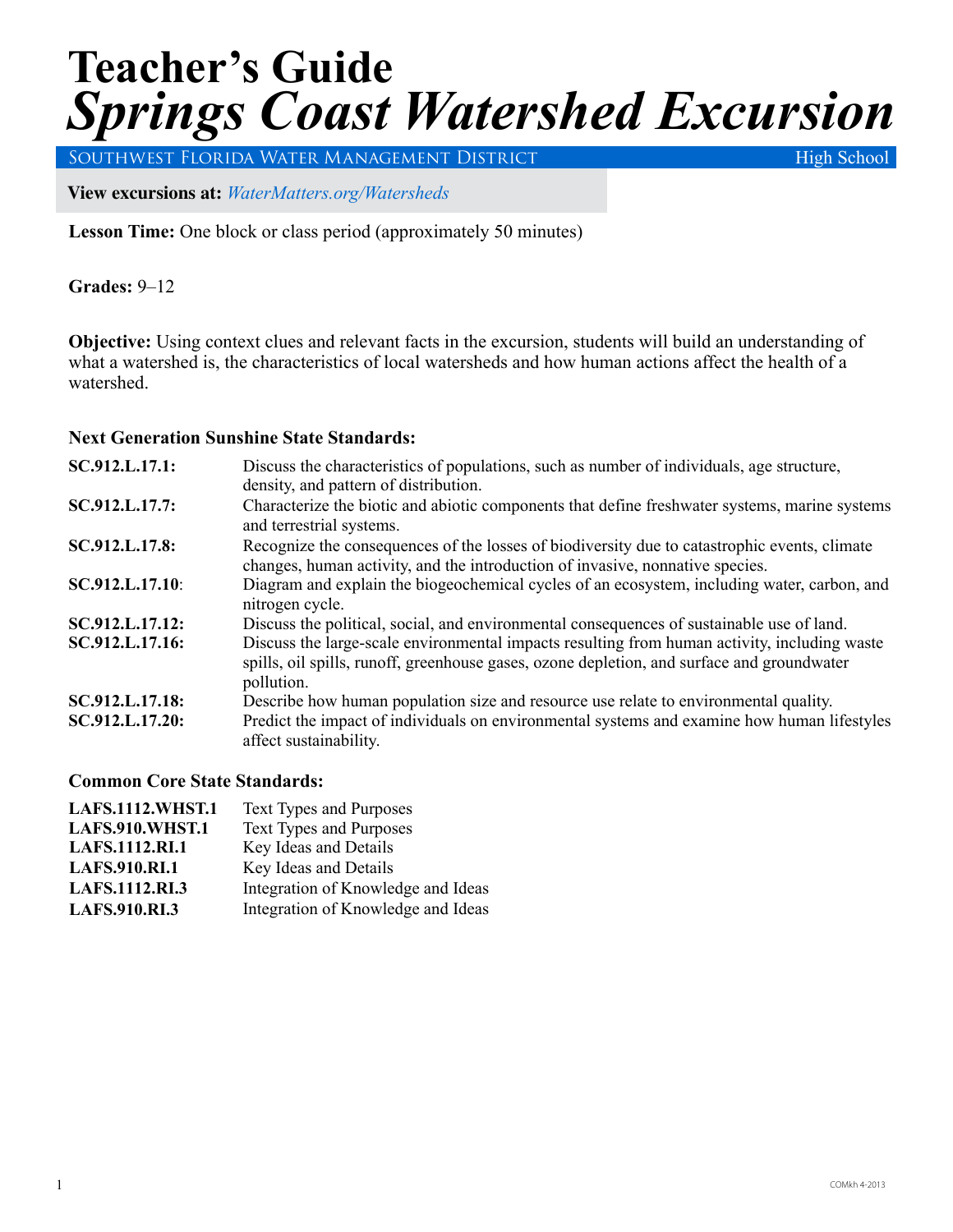### **Lesson Plan and Activities**

#### Southwest Florida Water Management District

| <b>Vocabulary:</b> | watershed:                                                                                                                                                                                                                                       | an area of land that water ows across as it moves toward a<br>common body of water, such as a stream, river, lake or coast; also<br>known as a drainage basin |  |  |
|--------------------|--------------------------------------------------------------------------------------------------------------------------------------------------------------------------------------------------------------------------------------------------|---------------------------------------------------------------------------------------------------------------------------------------------------------------|--|--|
|                    | spring:                                                                                                                                                                                                                                          | a place where groundwater discharges from the underlying<br>limestone bedrock to the Earth's surface through a natural opening<br>in the ground               |  |  |
|                    | Я<br>$\ddot{\cdot}$                                                                                                                                                                                                                              | the area of land that contributes groundwater to a spring                                                                                                     |  |  |
|                    | aquifer:                                                                                                                                                                                                                                         | a spongelike layer of underground rock that can hold and release<br>water                                                                                     |  |  |
|                    | wetland:                                                                                                                                                                                                                                         | land that is wet all, or part, of the year and supports plants adapted<br>to wet soil and water level changes                                                 |  |  |
|                    | point source:                                                                                                                                                                                                                                    | contamination that can be traced to a single point or location                                                                                                |  |  |
|                    | nonpoint source: pollution that does not come from a single point or location                                                                                                                                                                    |                                                                                                                                                               |  |  |
|                    | nitrates:                                                                                                                                                                                                                                        | a form of nitrogen found in inorganic fertilizers that in excess<br>amounts can cause significant water quality problems and algae<br>blooms                  |  |  |
|                    | runoff:                                                                                                                                                                                                                                          | rainhall that is not absorbed $\mathfrak b$ { the soil bwt hloys to a la ger bod { oh<br>y ater                                                               |  |  |
| Engage:            | (15 minutes) Students will take the pretest included before beginning this lesson.<br>Review the vocabulary terms and ask aloud the following questions to activate prior<br>knowledge:<br>Where does our drinking water come from?<br>$\bullet$ |                                                                                                                                                               |  |  |
|                    |                                                                                                                                                                                                                                                  |                                                                                                                                                               |  |  |
|                    | How does drinking water get to your home?<br>$\bullet$                                                                                                                                                                                           |                                                                                                                                                               |  |  |
|                    |                                                                                                                                                                                                                                                  | What types of pollution affect a water body and how does the pollution get<br>to the water body?                                                              |  |  |

**Explore/Explain:** (25–30 minutes) Pass out the student worksheet and ask students to go to *WaterMatters.org/Watersheds*, scroll to the bottom of the webpage and click on the Springs Coast Watershed Excursion. Instruct students to read the welcome page and follow the links numbered 1–8 at the top of the excursion's welcome page while completing the worksheet.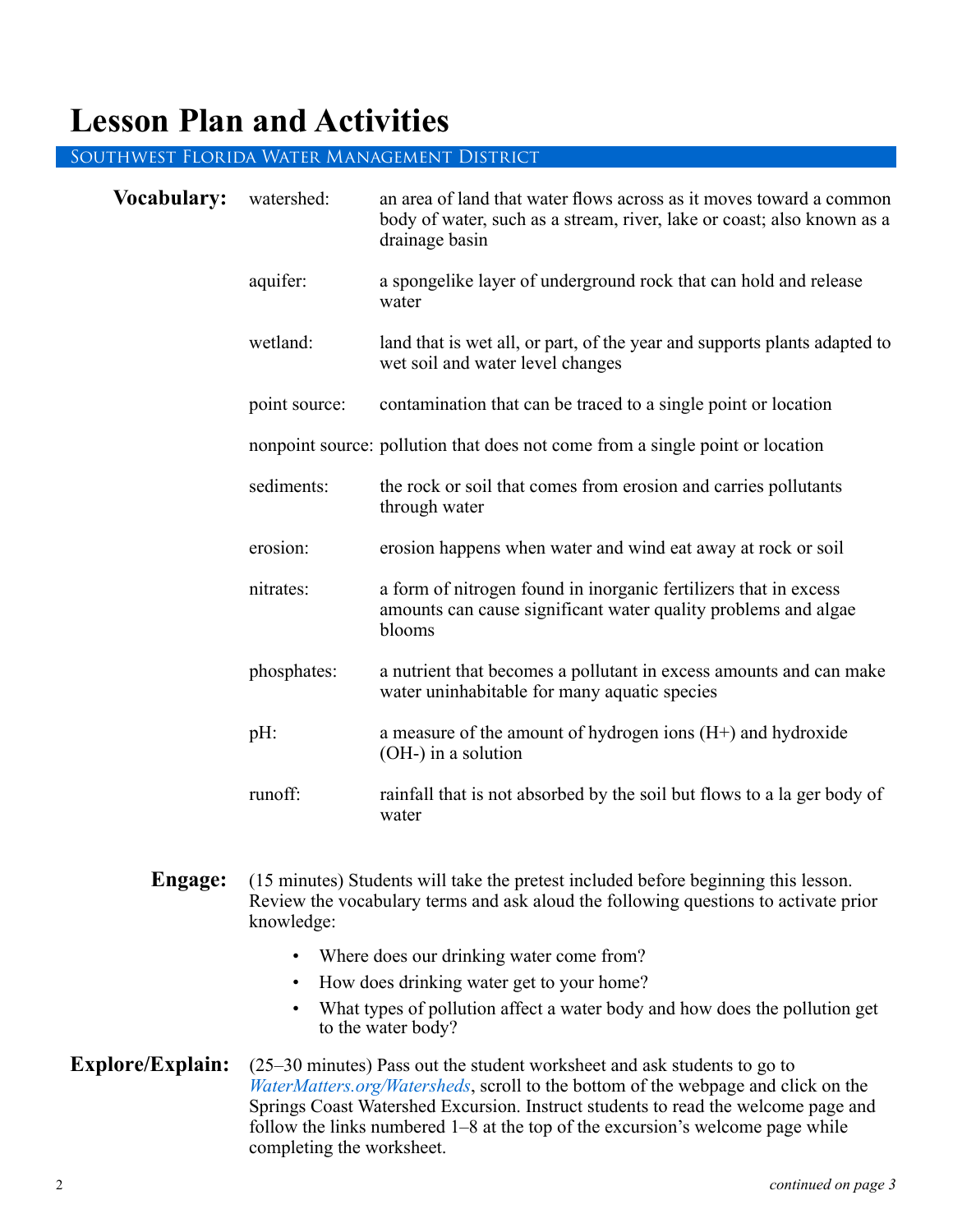### **Lesson Plan and Activities** *continued from page 2*

Southwest Florida Water Management District

| <b>Extend:</b>           | $(5-10 \text{ minutes})$ Bring the class together after 25–30 minutes to discuss the "Reflecting"<br>questions on the student worksheet. If time allows, consider using "Think-Pair-Share"<br>and pair students with one another to share their answers. Then ask each pair to share<br>one of their answers with the class. |  |
|--------------------------|------------------------------------------------------------------------------------------------------------------------------------------------------------------------------------------------------------------------------------------------------------------------------------------------------------------------------|--|
| Evaluate:                | (5 minutes) Students will take a posttest (same as pretest) after viewing the<br>excursion and completing the worksheet.                                                                                                                                                                                                     |  |
| <b>Additional links:</b> | Visit <i>WaterMatters.org/Education/Resources</i> to view all six virtual watershed<br>$\bullet$<br>excursions and the coordinating teacher's guides. At this site, you can also view<br>the Florida Watersheds video, 11 minutes, and download the coordinating<br>middle or high school teacher's guides.                  |  |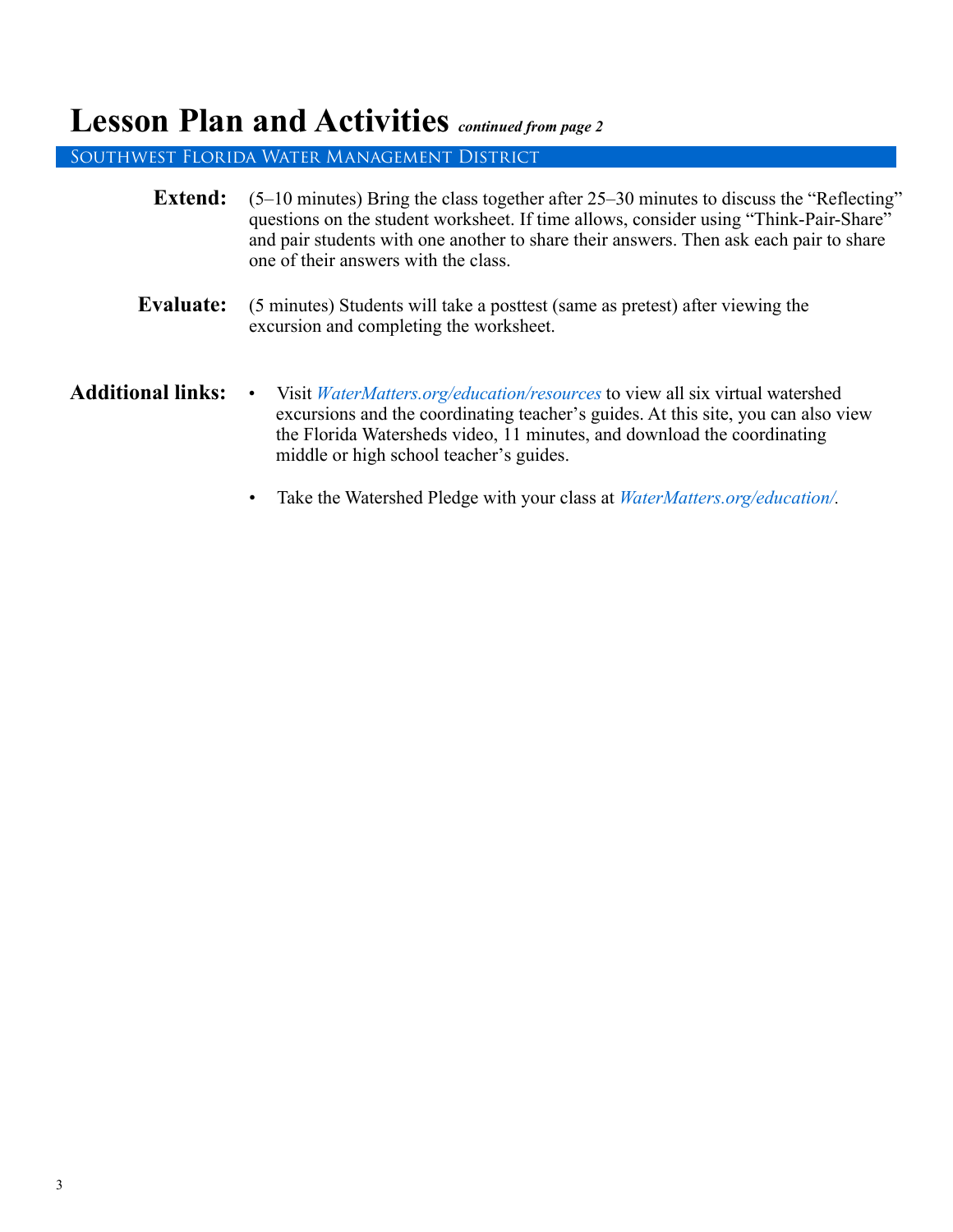### **Teacher Answer Key** *Springs Coast Watershed Excursion*

Southwest Florida Water Management District

## **Pre-/posttest Answer Key**

- 1. c.
- 2. c.
- 3. a.
- 4. b.
- 5. a.

# **Student Worksheet Answer Key**

- (1) Floridan aquifer
- (2) "karst" terrain
- (3) springshed
- (4) drinking water
- (5) Rainbow and Withlacoochee
- (6) nitrate levels
- (7) water clarity
- (8) dissolved oxygen
- (9) second largest
- (10) limestone aquifer
- (11) Florida manatee
- (12) estuary
- (13) warm-water habitats
- (14) Gulf of Mexico
- (15) seagrass area
- (16) nurseries
- (17) habitats
- (18) estuaries
- (19) freshwater and saltwater
- (20) Florida Park Service
- (21) sea-level rise
- (22) state-designated Threatened
- (23) public ownership
- (24) Southwest Florida Water Management District
- (25) septic tanks and excessive fertilizer
- (26) umbrella species
- (27) freshwater cave system
- (28) 112
- (29) bird of prey
- (30) land and water
- (31) filter out pollution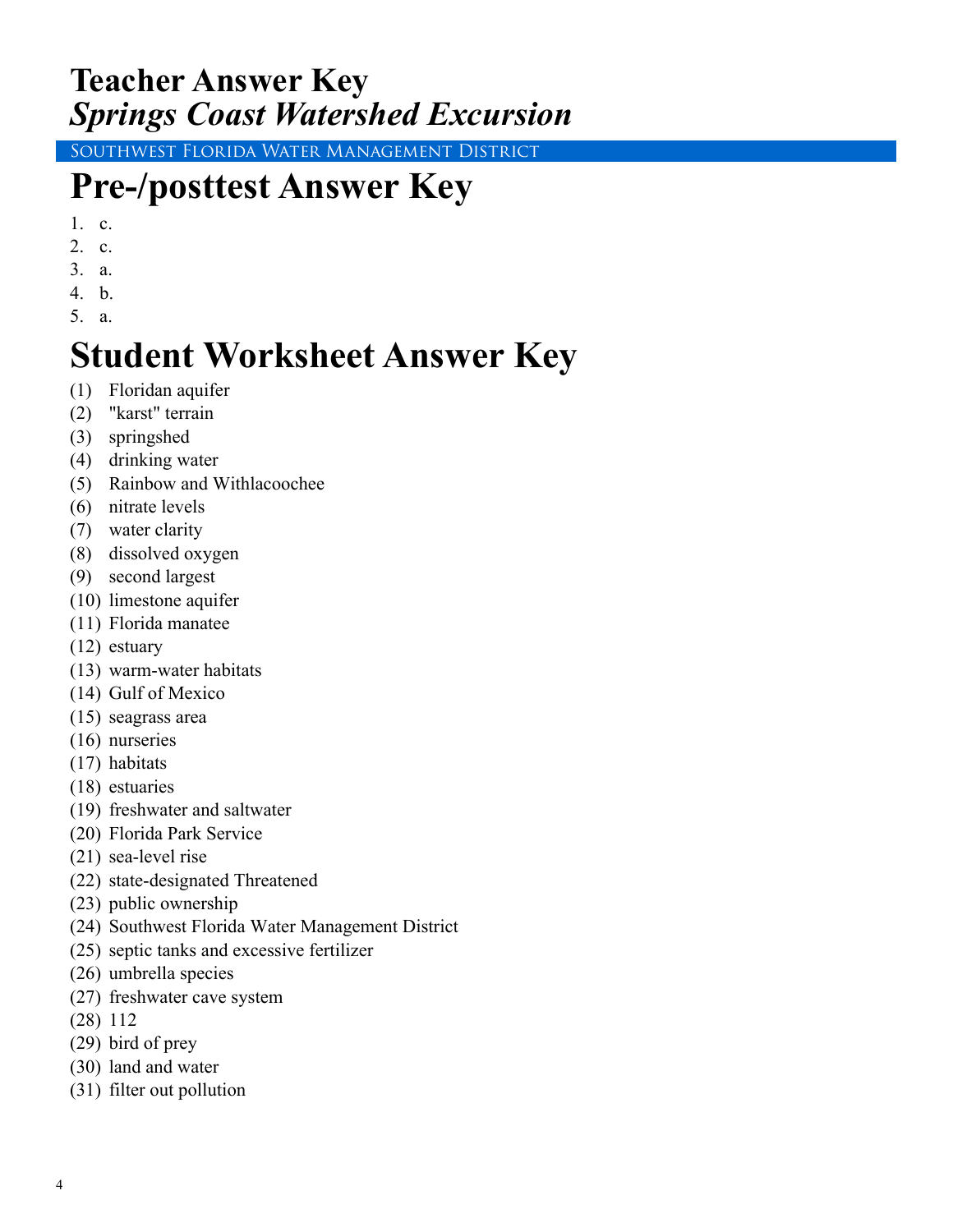### **Pre- and Posttest** *Springs Coast Watershed Excursion*

Southwest Florida Water Management District

- 1. What is the cause of elevated nitrates in a watershed?
	- a. Leaking septic tanks
	- b. Excessive fertilizer
	- c. Both a. and b. are correct
- 2. What type of water is found in an estuary?
	- a. Freshwater
	- b. Saltwater
	- c. Fresh and saltwater
- 3. Which of the following statements about the Florida sandhill cranes is true?
	- a. They are a state-designated Threatened species.
	- b. They are a state-designated Endangered species.
	- c. Sandhill cranes are a well-established species in Florida.
- 4. Why are springs an important wintering site for threatened manatees?
	- a. Manatees can only survive in the pristine water of springs year-round.
	- b. Springs provide a warm-water habitat when water int he Gulf is too cold.
	- c. Springs are the only place manatees can find food in the winter.
- 5. What are two main problems facing the Springs Coast Watershed?
	- a. Increased levels of nitrogen in the water and sea-level rise.
	- b. Increased levels of bacteria in the water and invasive wildlife.
	- c. Increased population causing excessive pollution and flooding.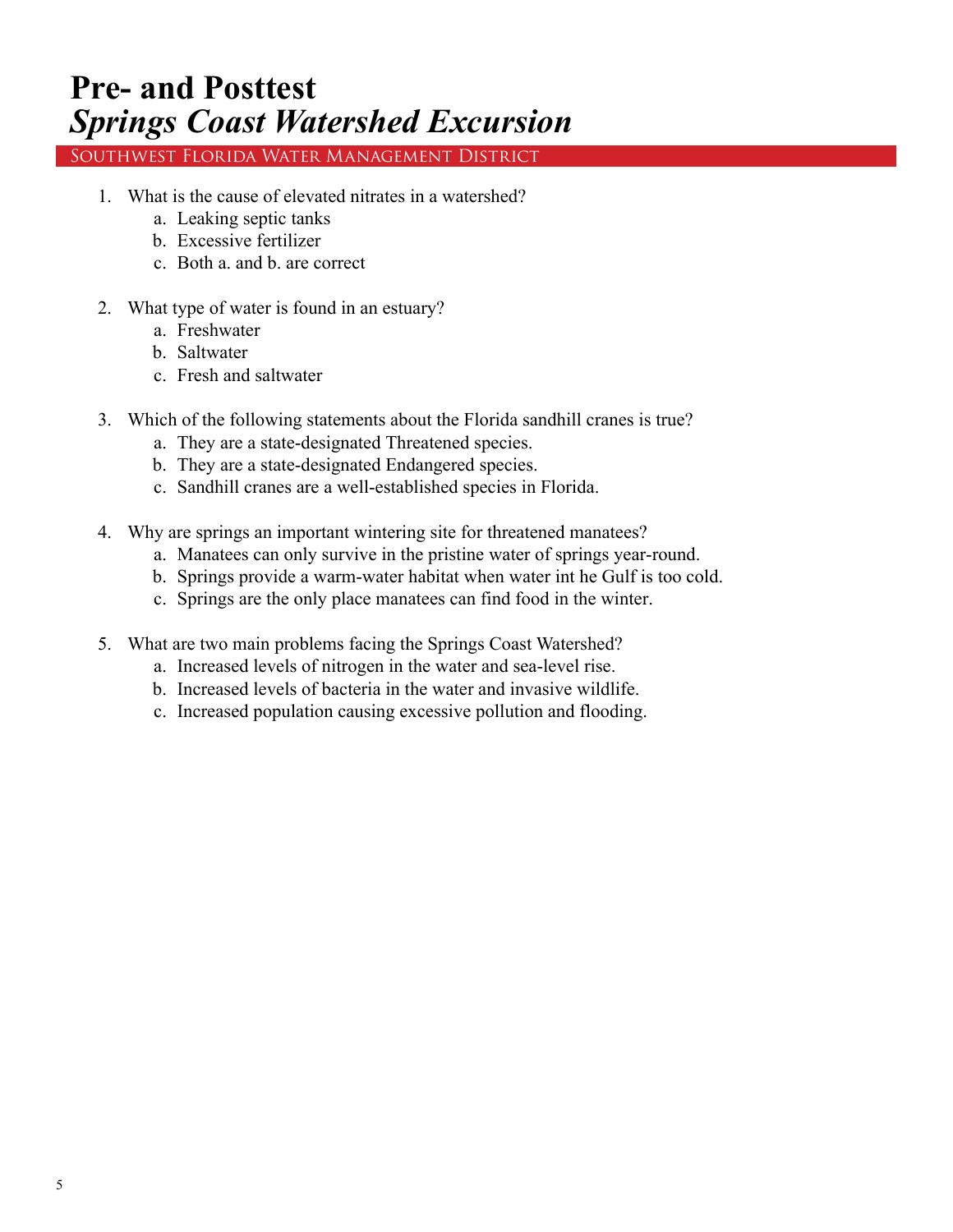Southwest Florida Water Management District

**Go to the Springs Coast Watershed Excursion at:** *WaterMatters.org/Watersheds*

**Directions:** Read the excursion's welcome webpage and follow the tabs numbered 1–8 at the top of the webpage. Fill in the blanks on this worksheet as you complete the tour.

#### **Tab 1: What is a Spring?**

In the Springs Coast Watershed, the **(1)** is close to the land surface. This means that the springs in this watershed are exposed portions of the aquifer.

Springs are common in Florida because of the states (2)

A (3) is the area of land that contributes groundwater to a spring.

*Click on the aquifer illustration.* 

In Florida, most of the population depends on the Floridan aquifer for their **(4)**\_\_\_\_\_\_\_\_\_\_\_\_\_\_\_\_\_\_\_\_.

*Once you are finished reading, click "Return to What is a Spring".*

### **Tab 2: Rainbow River**

Rainbow Springs provides fresh water to the (5) and and  $\Box$ rivers.

Although the upper portion of the river has some of the clearest water and healthiest submerged aquatic vegetation, the river has one of the highest **(6)** among the Springs Coast systems.

| Excess algae growth can cause reduced (7) | and extreme fluctuations in |
|-------------------------------------------|-----------------------------|
| (8)                                       |                             |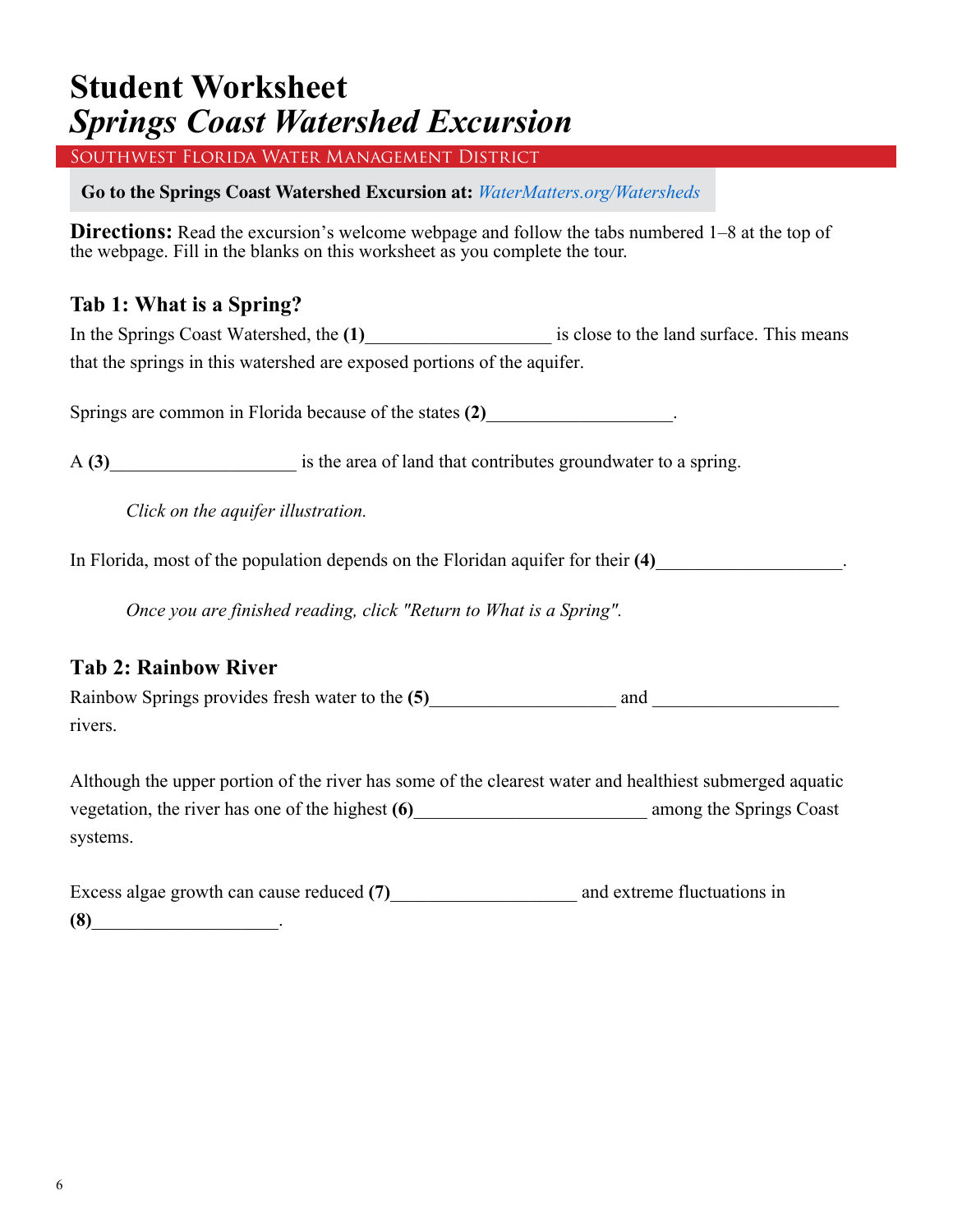Southwest Florida Water Management District

#### **Tab 3: Crystal River/Kings Bay**

Crystal River/Kings Bay is the **(9)**\_\_\_\_\_\_\_\_\_\_\_\_\_\_\_\_\_\_\_\_ springs group in Florida.

Coming from within the  $(10)$ \_\_\_\_\_\_\_\_\_\_\_\_\_\_\_\_\_\_, the spring water is 72 degrees year-round and a safe haven for manatees in the winter.

The Crystal River National Wildlife Refuge is the only federal refuge created specifically for the protection of the threatened (11) contracts the threatened (11) and the set of  $\mathbf{r}$  and  $\mathbf{r}$  and  $\mathbf{r}$  and  $\mathbf{r}$  and  $\mathbf{r}$  are set of  $\mathbf{r}$  and  $\mathbf{r}$  are set of  $\mathbf{r}$  and  $\mathbf{r}$  are set of  $\mathbf{r}$  and  $\mathbf{r$ 

Crystal River/Kings Bay has characteristics of both freshwater springs and an **(12)**\_\_\_\_\_\_\_\_\_\_\_\_\_\_\_\_\_\_\_\_ because of its intimate connection with the Gulf.

*Click on the manatee link.*

The two greatest threats to manatee survival include the availability of **(13)**\_\_\_\_\_\_\_\_\_\_\_\_\_\_\_\_\_\_\_\_\_\_\_\_\_\_\_\_\_\_ and injury or death resulting from collisions with boats.

*Once you are finished reading, click "Return to Crystal River/Kings Bay".*

#### **Tab 4: Coastal Estuarine Habitats**

Four of the five springs groups in the watershed discharge directly into the (14) in a region that is home to the second largest (15) in the continental United States.

Estuaries are productive and diverse ecosystems that serve as (16) for fish, shellfish and other animals.

The tide ebbs and flows through a salt marsh. This flushing action helps nourish the plants, making salt marshes some of the richest and most productive  $(17)$  on Earth.

*Click on the photo of the Red Drum.*

Red Drum spend most of their lives inshore in the fertile waters of (18)

*Once you are finished reading, click "Return to Coastal Estuarine Habitats".*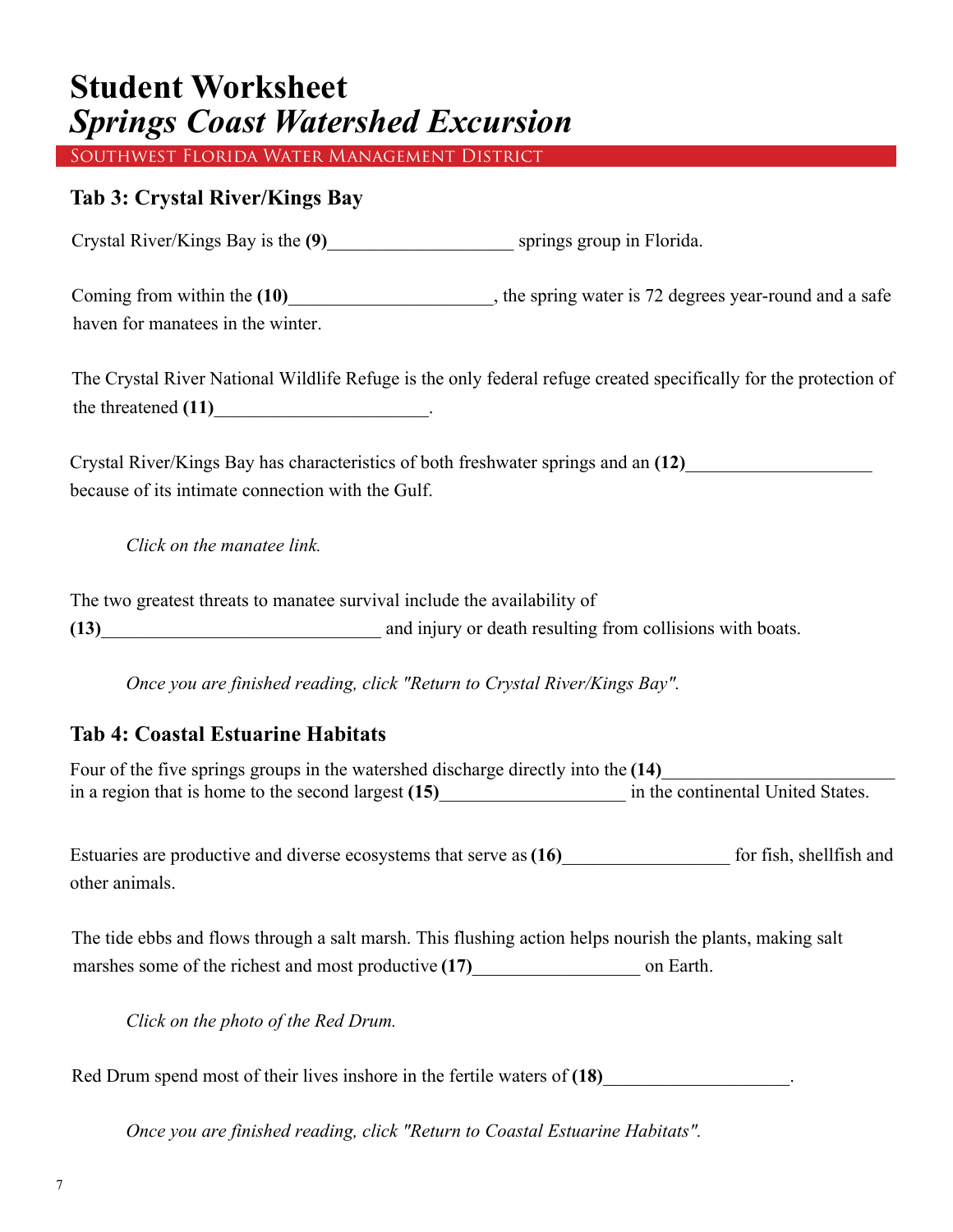Southwest Florida Water Management District

#### **Tab 5: Homosassa River**

The springs of the Homosassa River are home to both **(19)**\_\_\_\_\_\_\_\_\_\_\_\_\_\_\_\_\_\_\_\_ and  $\overline{\text{fish}}$ .

Today, Homosassa Springs State Wildlife Park is owned by the state and managed by the **(20)**\_\_\_\_\_\_\_\_\_\_\_\_\_\_\_\_\_\_\_\_\_\_\_\_\_\_\_\_\_\_.

Changing salinity due to **(21)**\_\_\_\_\_\_\_\_\_\_\_\_\_\_\_\_\_\_\_\_\_\_\_\_\_ and fluctuations in river flow is an emerging issue in the lower portion of the Homosassa River.

*Click on the photo of the Florida sandhill crane.*

Florida's sandhill cranes are a (22) **Example 20** species that are found in inland shallow freshwater marshes, prairies, pastures and farmlands.

*Once you are finished reading, click "Return to Homosassa River".*

#### **Tab 6: Chassahowitzka River**

Most of the lands adjacent to the Chassahowitzka River are in (23) meaning they will retain much of their natural beauty for generations to come.

The (24)<sup>2</sup> acquires lands that are important to the protection of Florida's water resources.

| Two ways nitrates can get into the groundwater supply and eventually appear in a spring discharge are |     |  |
|-------------------------------------------------------------------------------------------------------|-----|--|
| (25)                                                                                                  | and |  |

*Click on the photo of the Florida black bear.* 

The Florida black bear is considered an (26) because by protecting the Florida black bear and its habitat, we also protect other species' habitats.

*Once you are finished reading, click "Return to Chassahowitzka River".*